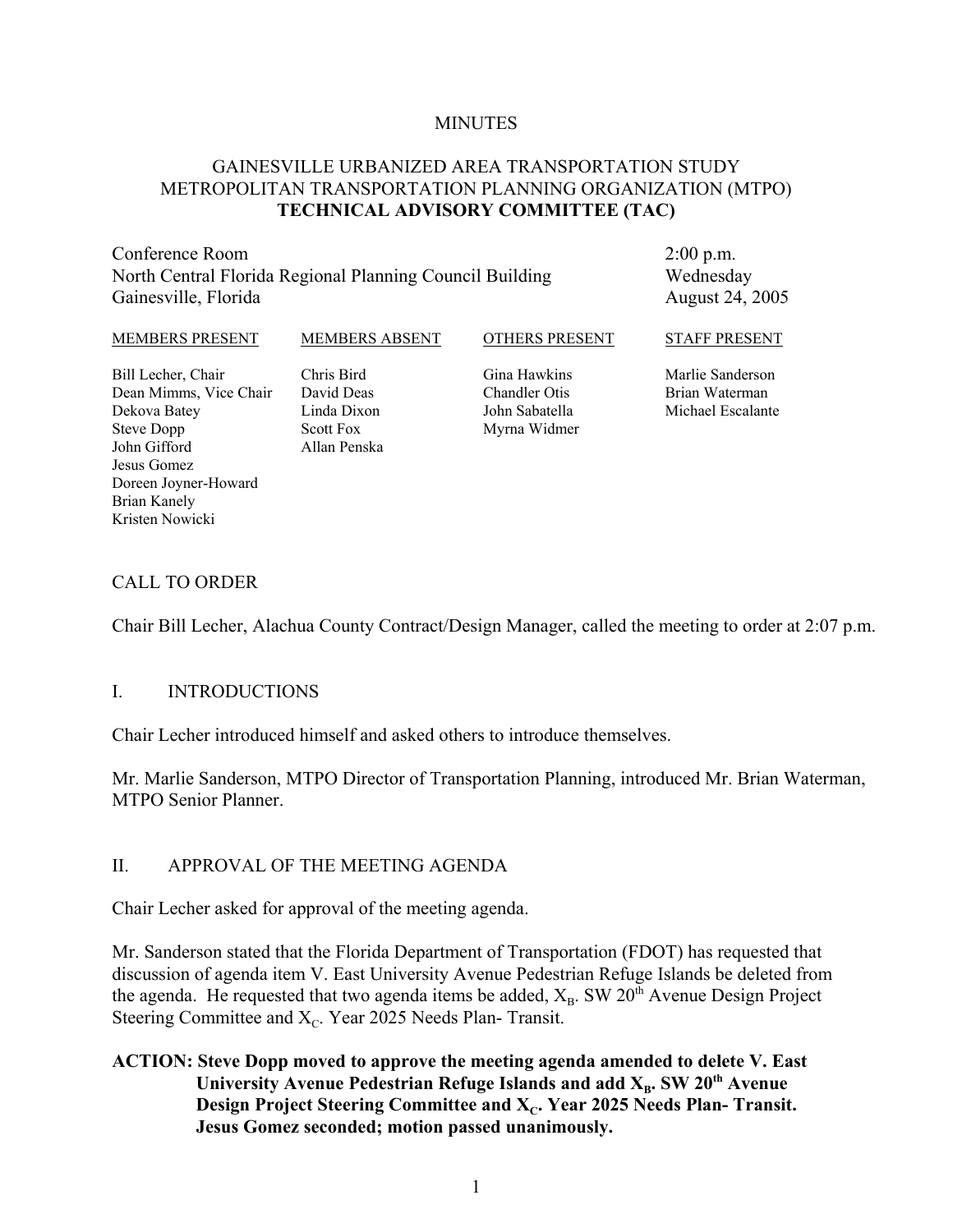#### III. APPROVAL OF COMMITTEE MINUTES

Chair Lecher asked for approval of the July 14, 2005 TAC meeting minutes.

#### **ACTION: Dean Mimms moved to approve the July 14, 2005 TAC meeting minutes. Doreen Joyner-Howard seconded; motion passed unanimously.**

#### IV. CHAIRMAN'S REPORT

Mr. Marlie Sanderson, MTPO Director of Transportation Planning, announced that the next MTPO meeting has a Needs Plan public hearing scheduled for August 30 at 7:00 p.m. in the Jack Durrance Auditorium. He added that the regular business meeting will begin at 6:00 p.m. He asked the TAC to reschedule its next meeting from September  $21<sup>st</sup>$  to September  $28<sup>th</sup>$ . He noted that MTPO staff is scheduled for a FDOT workshop that conflicts with the earlier meeting date.

## **It was a consensus of the TAC to reschedule its meeting to September 28th.**

VI. RESURFACING PROJECT- US 441 (WILLISTON ROAD SOUTH TO THE MARION COUNTY LINE)

Mr. Sanderson stated that FDOT has submitted 60 percent design plans for the US 441 from Williston Road south to the Marion County Line Resurfacing Project. He discussed the US 441 60 percent design plans and answered questions.

#### **ACTION: Brian Kanely moved to recommend that the MTPO approve the US 441 from Williston Road south to the Marion County Line Resurfacing Project 60 percent design plans for the roadway as it is today with the following exceptions:**

- **1. the existing bicycle lane with rumble strips will be excepted out of this project and not changed or resurfaced;**
- **2. the project will include paved shoulders to accommodate a designated bicycle lane along US 441 from East CR 234 (NW Cholokka Boulevard / Rochelle Road) to the existing bicycle lane in Paynes Prairie; and**
- **3. relocation of the median north of SW 109th Place to align with SW 109th Place.**

**Steve Dopp seconded; motion passed unanimously.**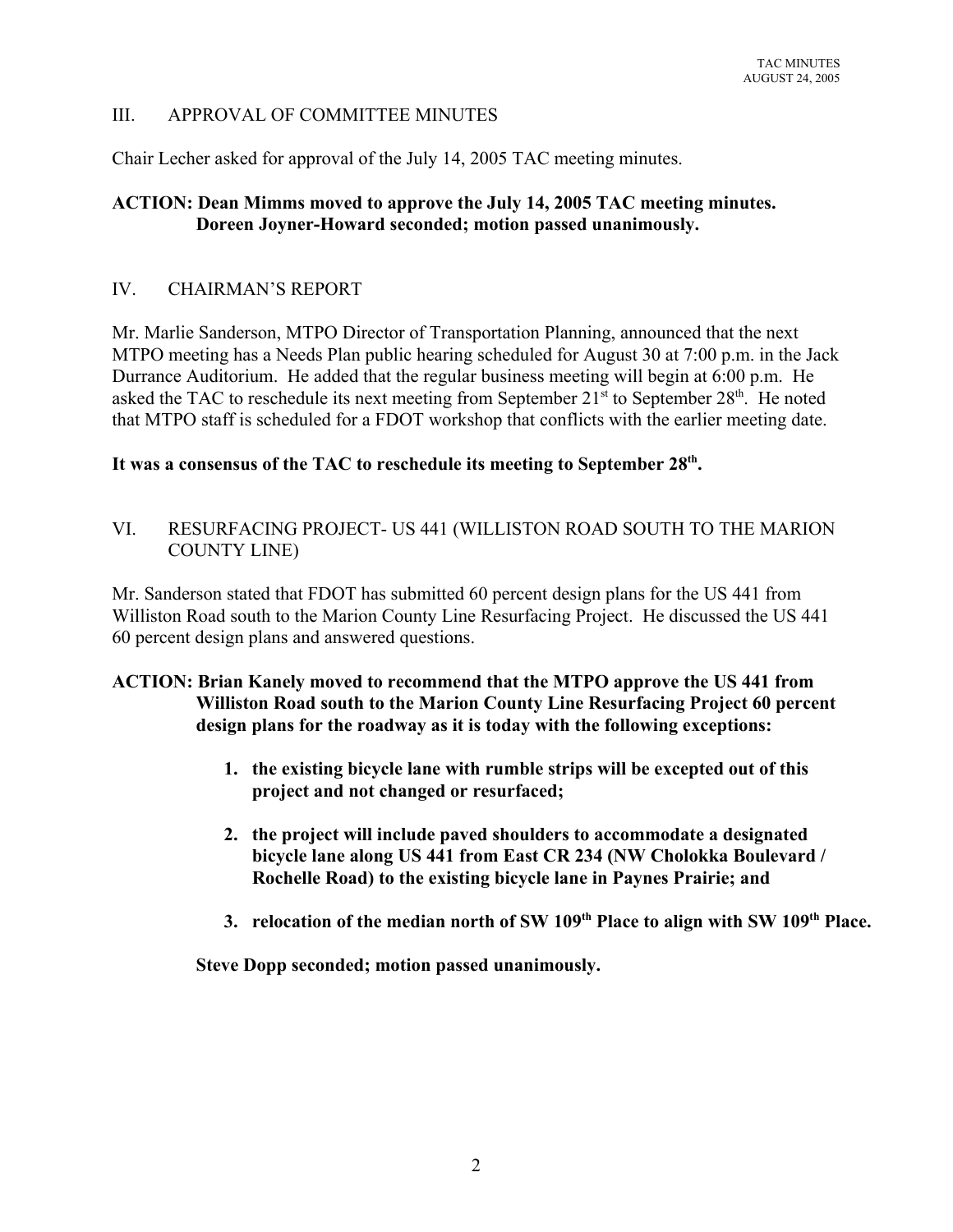# VII. RESURFACING PROJECT- US 441/W. 13TH STREET (ARCHER ROAD NORTH TO NW  $6^{TH}$  STREET)

Mr. Sanderson stated that FDOT has submitted scoping concepts for the US 441 from Archer Road north to NW 6<sup>th</sup> Street Resurfacing Project. He discussed the US 441 scoping concepts and answered questions.

#### **ACTION: Brian Kanely moved to recommend that the MTPO approve the following FDOT scoping concepts for the resurfacing design plans for US 441 / SR 25 / W. 13th Street from SR 24 / Archer Road north to SR 20 / NW 6th Street:**

- **1. incorporate the MTPO-approved stamped/hued crosswalks at the signalized intersections;**
- **2. improve any sidewalk sections that are not in compliance with FDOT and Americans with Disabilities Act (ADA) standards; and**
- **3. examine existing access (driveway connections, median openings, etc.) for potential safety and operational improvements.**

## **Dean Mimms seconded; motion passed unanimously.**

## VIII. RESURFACING PROJECT- STATE ROAD 222/N. 39TH AVENUE (NW 24TH BOULEVARD EAST TO END OF THE FOUR-LANE)

Mr. Sanderson stated that FDOT has submitted scoping concepts for the US 441 from Archer Road north to NW 6<sup>th</sup> Street Resurfacing Project. He discussed the SR 222 scoping concepts and answered questions.

#### **ACTION: Brian Kanely moved to recommend that the MTPO approve the following FDOT scoping concepts for the resurfacing design plans for State Road 222/N. 39th Avenue from NW 24th Boulevard east to end of the four-lane:**

- **1. incorporate the MTPO-approved stamped/hued crosswalks at the signalized intersections;**
- **2. improve any sidewalk sections that are not in compliance with FDOT and Americans with Disabilities Act (ADA) standards; and**
- **3. examine existing access (driveway connections, median openings, etc.) for potential safety and operational improvements.**

**Jesus Gomez seconded; motion passed unanimously.**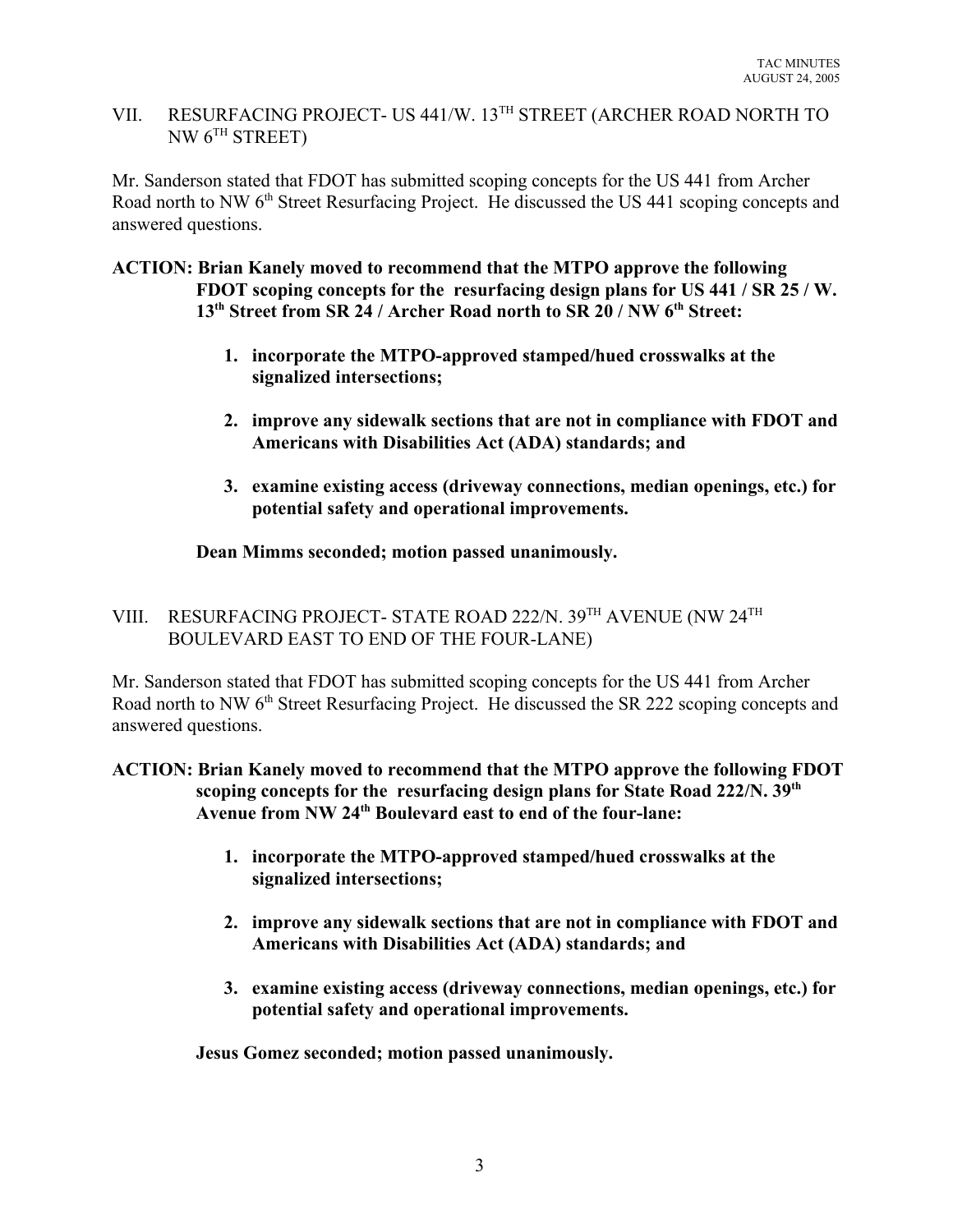#### IX. STREETPRINT REPLACEMENT

Mr. Sanderson stated that FDOT is testing several crosswalk treatments to address skid resistance concerns with previous treatments. He said that FDOT is submitting four treatments for the MTPO to consider for use within the Gainesville Metropolitan Area. He added that all four of the products listed meet FDOT specifications and may be applied to crosswalk projects in this area.

Ms. Doreen Joyner-Howard, FDOT Transportation Specialist, discussed the crosswalk treatments and answered questions.

#### **ACTION: Dean Mimms moved to recommend that the MTPO revise Section 5.2.3 of its**  *Urban Design Policy Manual* **to read as follows:**

**5.2.3 Hue- The preferred hue for crosswalks constructed with stamped asphalt is Streetprint, Inc.'s brick (high traffic formula) color red brick that is matched, as close as possible, to the color of the median's bricks with an increased emphasis on product durability.**

**Brian Kanely seconded; motion passed unanimously.**

# $X_A$ . SW 20<sup>TH</sup> AVENUE DESIGN PROJECT STEERING COMMITTEE

Mr. Sanderson stated that the SW  $20<sup>th</sup>$  Avenue Design Project would be commencing soon. He asked various members of the TAC to volunteer to serve on a steering committee.

| oject Steering Committee: |               |                       |  |  |  |
|---------------------------|---------------|-----------------------|--|--|--|
|                           | <b>AGENCY</b> | <b>REPRESENTATIVE</b> |  |  |  |
|                           |               |                       |  |  |  |

| The following TAC members were identified to serve on the SW 20 <sup>th</sup> Avenue Design |  |
|---------------------------------------------------------------------------------------------|--|
| <b>Project Steering Committee:</b>                                                          |  |
|                                                                                             |  |

| <b>AGENCY</b>                       | <b>REPRESENTATIVE</b> |
|-------------------------------------|-----------------------|
| Alachua County Growth Management    | Kristen Nowicki       |
| Alachua County Public Works         | John Sabatella        |
| Bicycle/Pedestrian Program Staff    | Dekova Batey          |
| Gainesville Community Development   | Dean Mimms            |
| Gainesville Public Works            | Brian Kanely          |
| Gainesville Regional Transit System | Jesus Gomez           |
| University of Florida               | Linda Dixon           |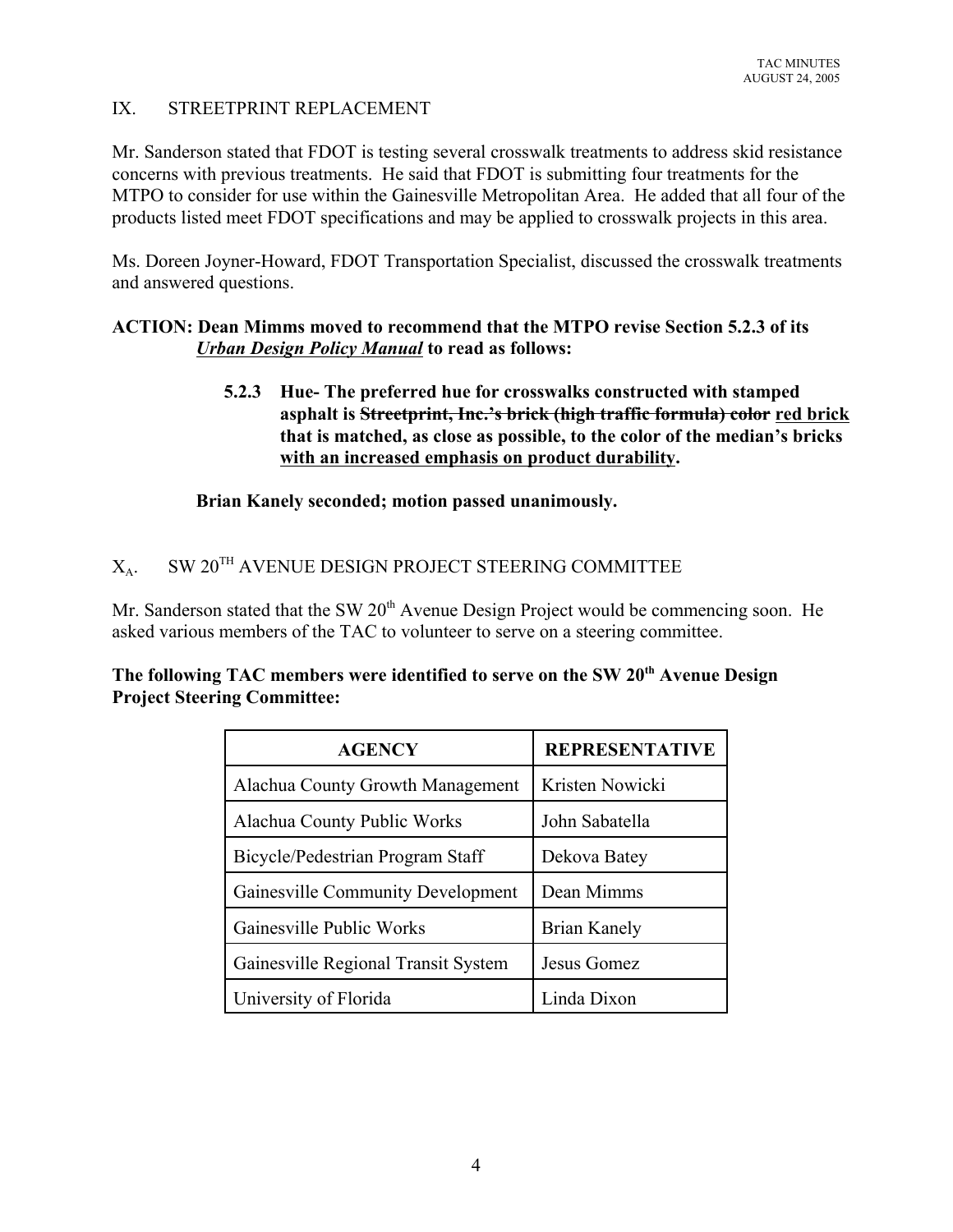#### $IX<sub>C</sub>$ . YEAR 2025 NEEDS PLAN- TRANSIT

Mr. Sanderson stated that MTPO and Regional Transit System (RTS) staffs have continued to evaluate long range transit needs. He and Mr. Jesus Gomez, Interim RTS Director, discussed revised transit needs tables and answered questions.

## **ACTION: Brian Kanely moved to recommend that the MTPO approve Exhibit 1 Draft Year 2025 Transit Needs Plan- Enhanced Existing Routes and Exhibit 2 Draft Year 2025 Transit Needs Plan- New Routes, amended to include funding for maintenance facility expansion. Steve Dopp seconded; motion passed unanimously.**

# X. SW 20TH AVENUE/STUDENT VILLAGE- TAC RECOMMENDATION

Mr. Sanderson stated that Alachua County staff has requested that the TAC reconsider its SW  $20<sup>th</sup>$  Avenue/Student Village recommendation to the MTPO for Option K. He discussed the new Option K recommendation and answered questions. He noted that the University of Florida Committee supported Option K.

City and County Public Works staff indicated support of Option K.

Chair Lecher discussed the Student Village area earmark funding and answered questions.

#### **ACTION: Brian Kanely moved to recommend that the MTPO:**

- 1. approve the following SW 20<sup>th</sup> Avenue Charrette-approved concepts:
	- **A. Hull Road bicycle/pedestrian trail;**
	- **B. bicycle/pedestrian grade-separated crossing at Hull Road and SW 34th Street;**
	- **C. construct on SW 20th Avenue missing sidewalks, turnlanes, raised medians, bus bays and transit "super stops;" and**
- **2. reserve the right-of-way (150 feet wide) for Hull Road from SW 43rd Street to SW 34th Street to construct a two-lane divided roadway with transit and multimodal facilities between SW 43rd Street and SW 34th Street;**
- **3. request that the Alachua County Commission and City of Gainesville Commission, as appropriate, protect right-of-way between SW 62nd Boulevard and SW 43rd Street for possible future needs; and**
- **4. approve Option K, as shown in Exhibit 3, for the SW 20<sup>th</sup> Avenue/Student Village.**

**Kristen Nowicki seconded; motion passed unanimously.**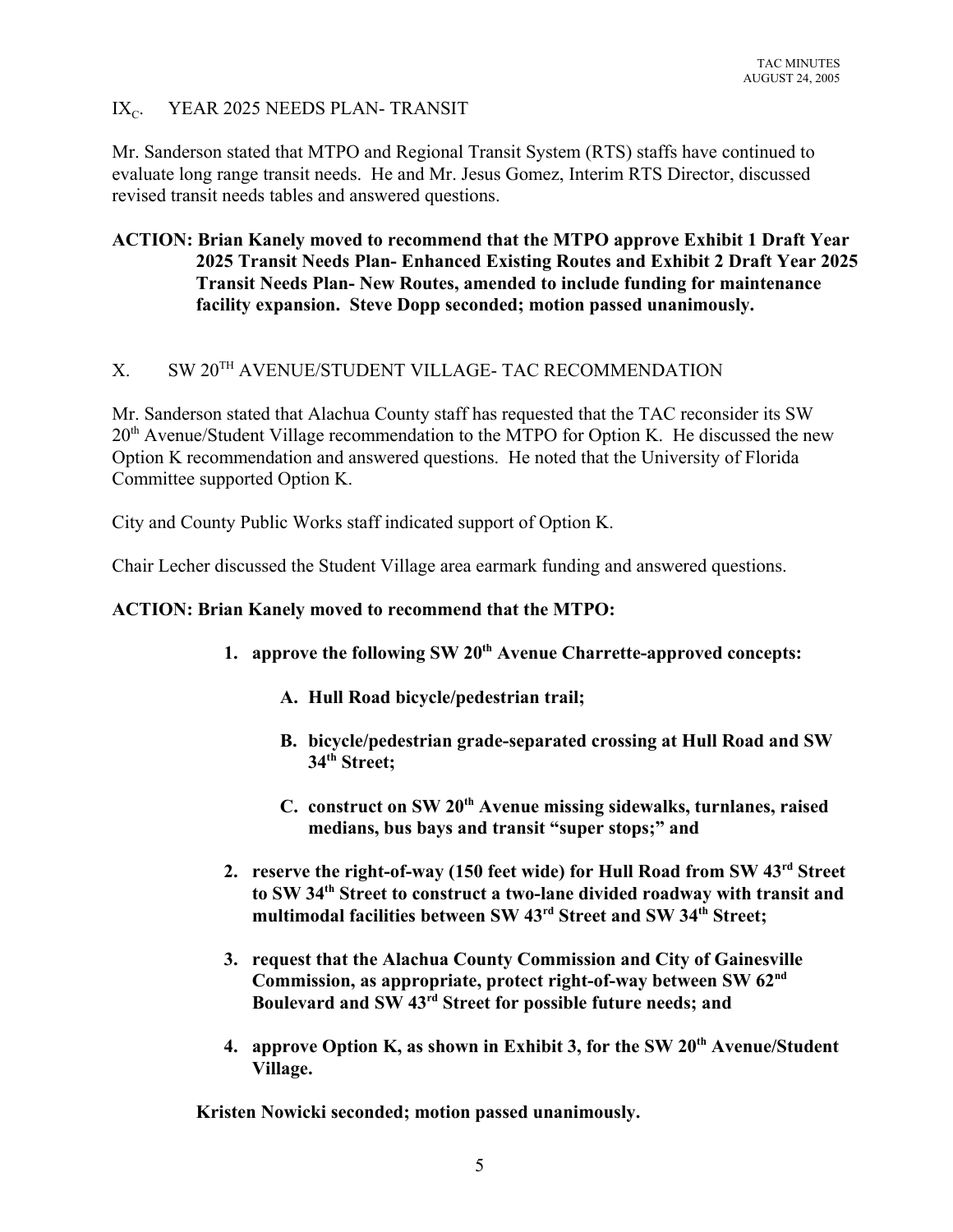# XI. INFORMATION ITEMS

There was no discussion of the information items.

# ADJOURNMENT

The meeting was adjourned at 3:50 p.m.

Date Bill Lecher, Chair

 $\mathcal{L}_\text{max}$  , and the contribution of the contribution of the contribution of the contribution of the contribution of the contribution of the contribution of the contribution of the contribution of the contribution of t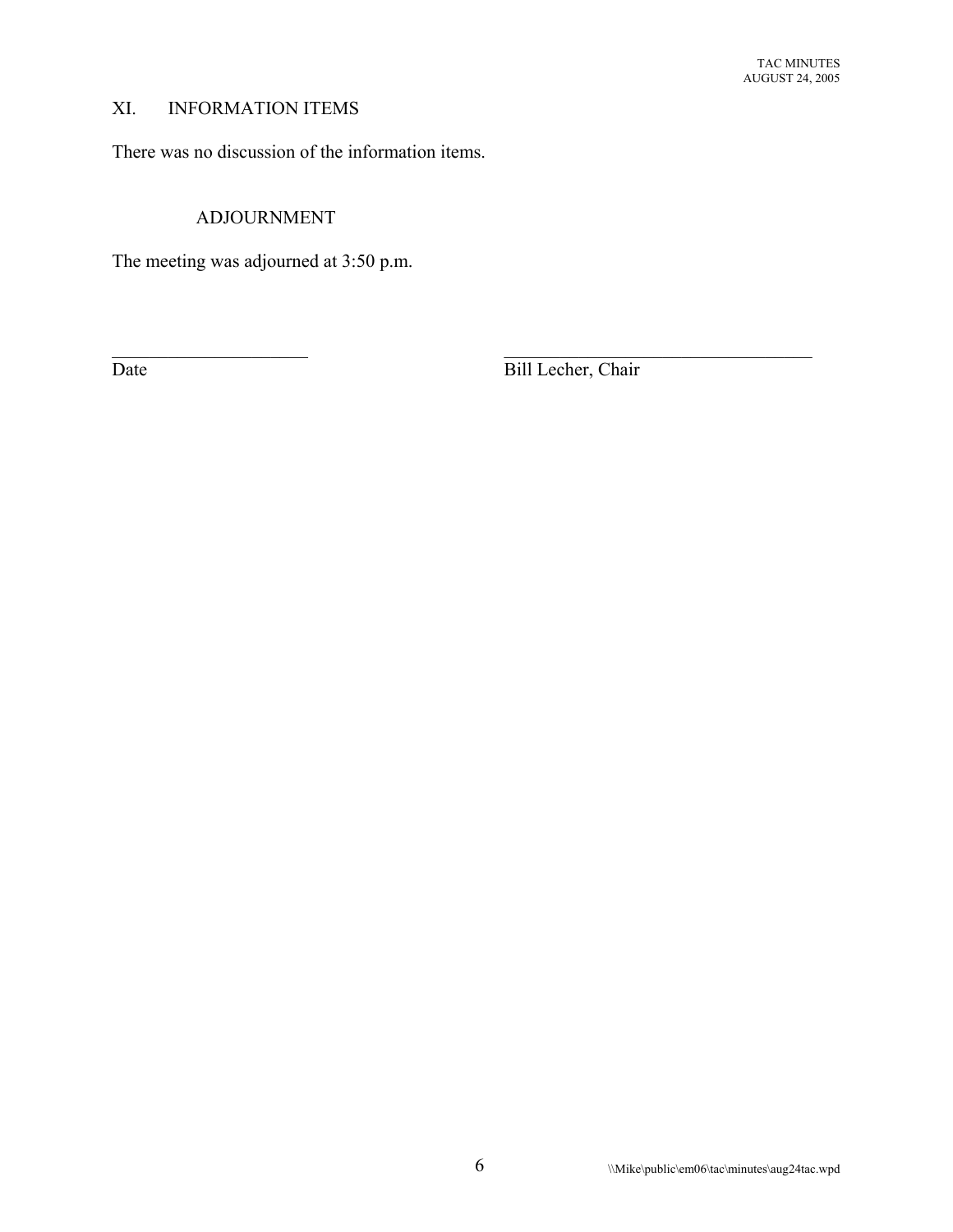#### **EXHIBIT 1**

# **DRAFT YEAR 2025 TRANSIT NEEDS PLAN-ENHANCE EXISTING ROUTES**

|                                    | YEAR 2025 WEEKDAY            |                               |                                                  |
|------------------------------------|------------------------------|-------------------------------|--------------------------------------------------|
| <b>ROUTE</b>                       | <b>HEADWAYS</b><br>[minutes] | <b>HOURS OF</b><br>OPERATION* | <b>BUSES</b><br><b>NEEDED</b><br><b>ENHANCED</b> |
| <b>EXISTING FIXED ROUTE SYSTEM</b> |                              |                               | <b>SERVICE</b>                                   |
| $\mathbf{1}$                       | 15                           | 74                            | $\overline{c}$                                   |
| $\overline{2}$                     | 15                           | 74                            | 6                                                |
| 5                                  | 15                           | 74                            | $\overline{2}$                                   |
| $\boldsymbol{7}$                   | 15                           | 74                            | 6                                                |
| $\,$ 8 $\,$                        | 15                           | 74                            | 3                                                |
| $10\,$                             | 15                           | 74                            | 3                                                |
| 11                                 | 15                           | 74                            | 3                                                |
| 15                                 | 15                           | 74                            | $\overline{4}$                                   |
| 24                                 | 15                           | 74                            | 3                                                |
| 43                                 | 15                           | 74                            | 6                                                |
| 75                                 | 15                           | 74                            | $\overline{\mathbf{3}}$                          |
| 21                                 | $10\,$                       | 111                           | $\overline{c}$                                   |
| 34                                 | 10                           | 111                           | $\overline{2}$                                   |
| 36                                 | 10                           | 111                           | 3                                                |
| 9                                  | 5                            | 222                           | $\overline{\mathbf{3}}$                          |
| 12                                 | 5                            | 222                           | 10                                               |
| 13                                 | 5                            | 222                           | 8                                                |
| 16                                 | 5                            | 222                           | $\overline{c}$                                   |
| $20\,$                             | 5                            | $222\,$                       | 12                                               |
| 35                                 | 5                            | $222\,$                       | 5                                                |
|                                    |                              | <b>SUBTOTAL</b>               | 88                                               |
|                                    |                              | LATER GATOR ROUTES B $\&$ F   | $\sqrt{2}$                                       |
|                                    |                              | <b>TOTAL</b>                  | $90\,$                                           |

\*Fixed-Route- Weekday, 5:00 a.m. - 3:00 a.m.